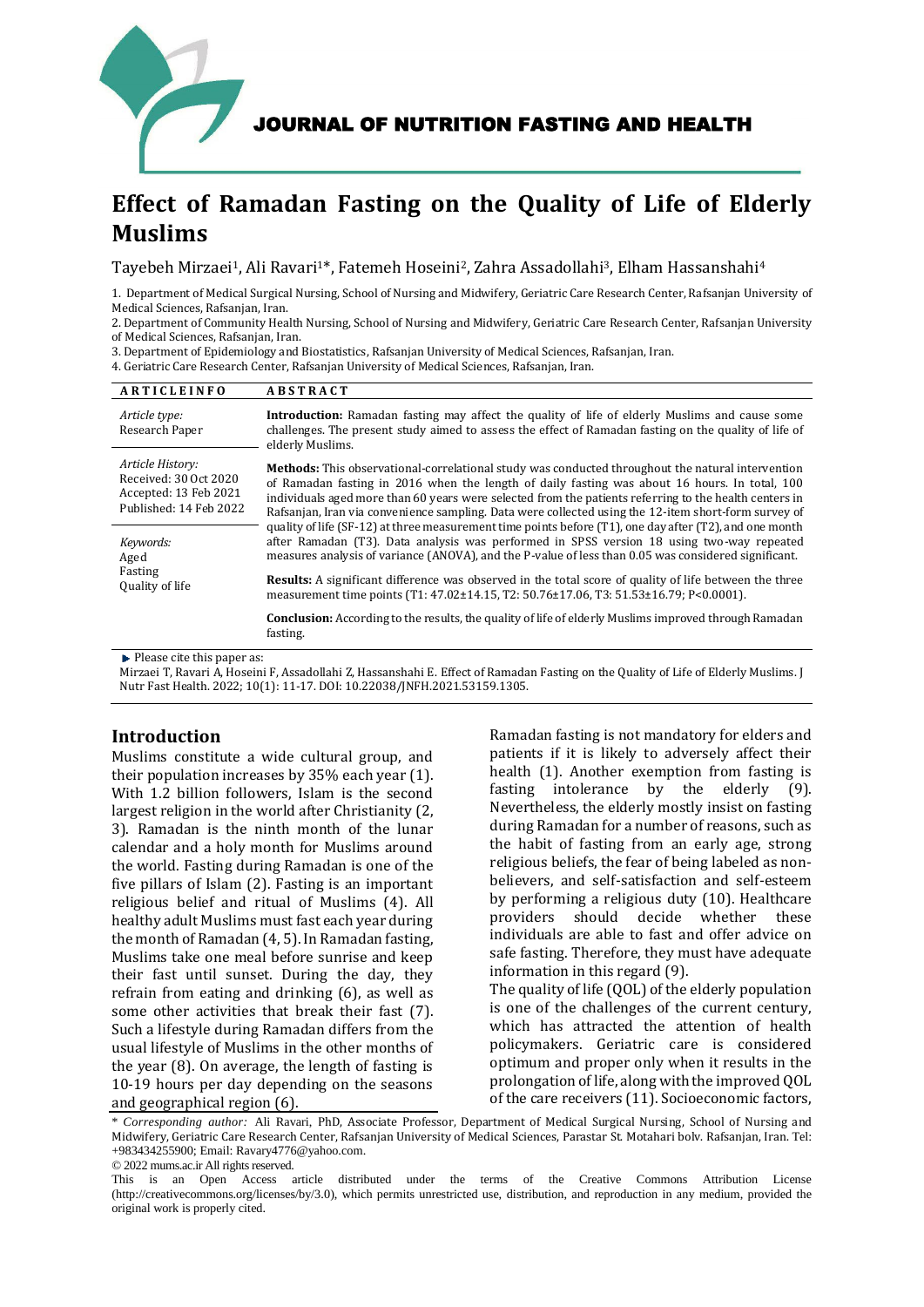demographic characteristics [\(12\)](#page-5-9), dietary habits, literacy, and cultural beliefs could affect the QOL of the elderly [\(11\)](#page-5-8).

Conflicting data have been proposed regarding the effects of Ramadan fasting on QOL. For instance, Teng et al. (2011) reported the adverse effects of limited calorie intake on QOL, health status, and mood [\(13\)](#page-5-10), while Guillaume Fond (2013) observed that fasting could improve mood and QOL [\(14\)](#page-5-11). In addition, Nugraha et al. (2017) reported that fasting improves fatigue, drowsiness, and QOL [\(15\)](#page-5-12). These discrepancies imply the inadequate knowledge of healthcare professionals on the effects of Ramadan fasting [\(7\)](#page-5-4). Moreover, previous studies have not investigated the effects of fasting in old age [\(16\)](#page-5-13). Considering the Islamic culture and beliefs, the elderly often opt for fasting for the positive spiritual outcomes of this religious rite.

The present study aimed to evaluate the effect of Ramadan fasting on the QOL of elderly Muslims.

# **Materials and Methods**

## *Research Design*

This observational-correlational study was conducted at the healthcare centers located in Rafsanjan, Iran, and Patients were selected from the general population of Rafsanjan city. The study was performed at three measurement time points before, one day after, and one month after Ramadan in 2016. During this period, the length of fasting was about 16 hours per day.

#### *Sample Population*

The sample population included 100 patients who referred to the healthcare centers of Rafsanjan. The inclusion criteria were as follows: 1) Islamic religion (Shiite); 2) age of 60-80 years (both males and females); 3) ability to fast during Ramadan (minimum of three days); 4) Iranian or Afghan nationality and 5) ability to understand and speak Persian. The exclusion criteria of the study were a history of known psychosis (e.g., paraphrenia or schizophrenia), chronic obstructive pulmonary disease, cardiovascular diseases, and active gastrointestinal diseases (e.g., peptic ulcer).

#### *Variable Measurement*

The demographic data of the participants were collected and recorded at baseline, such as age, gender, nationality, and education level. QOL was measured using the 12-item short-form survey of quality of life (SF-12) at three measurement time

points before (T1), one day after (T2), and one month after Ramadan (T3). SF-12 consists of eight domains, including physical functioning (two items), physical role functioning (two items), emotional role functioning (two items), vitality (one item), mental health (two items), social functioning (one item), bodily pain (one item), and general health perceptions (one item). The items in this scale are scored based on three- , five- or six-point Likert scales. The raw scores are converted into the scale of 0-100 to compare the domains. Scores zero and 100 are indicative of the highest and lowest possible QOL, respectively. In addition to the scores of the SF-12 domains, the total QOL score was calculated based on the standard mean score of SF-12 [\(17\)](#page-5-14). Montazeri et al. (2009) have previously assessed and confirmed the validity of the Persian version of the SF-12 using known-groups comparison and convergent validity, as well as its reliability based on internal consistency [\(18\)](#page-5-15). In the mentioned study, the two-factor structure (physical and mental health) jointly explained 57.8% of the variance, confirming the validity and reliability of SF-12 for the measurement of health-related QOL in the Iranian population. One day after Ramadan, we enquired about the number of the fasting days. At each measurement

time points, the participants who had experienced severe issues or conditions affecting their health were excluded from the study. From 100 elderlies who were enrolled in the study, 92 cases completed the questionnaires at the measurement time points, and eight cases were excluded due to failure in referral to the study setting or our inability to make phone contact.

#### *Statistical Analysis*

Data analysis was performed in SPSS version 18 using descriptive statistics (mean, standard deviation, frequency, and percentage). In addition, two-way repeated measures analysis of variance (ANOVA) was used for the comparison of the QOL scores at each measurement time point between the categories of demographic characteristics. Within-subject comparison of the QOL scores across the three measurement time points was also performed using repeated measures ANOVA. In all the statistical analyses, the significance level was set at P<0.05.

#### *Ethical Considerations*

The study protocol was approved by the Ethics Committee of Rafsanjan University of Medical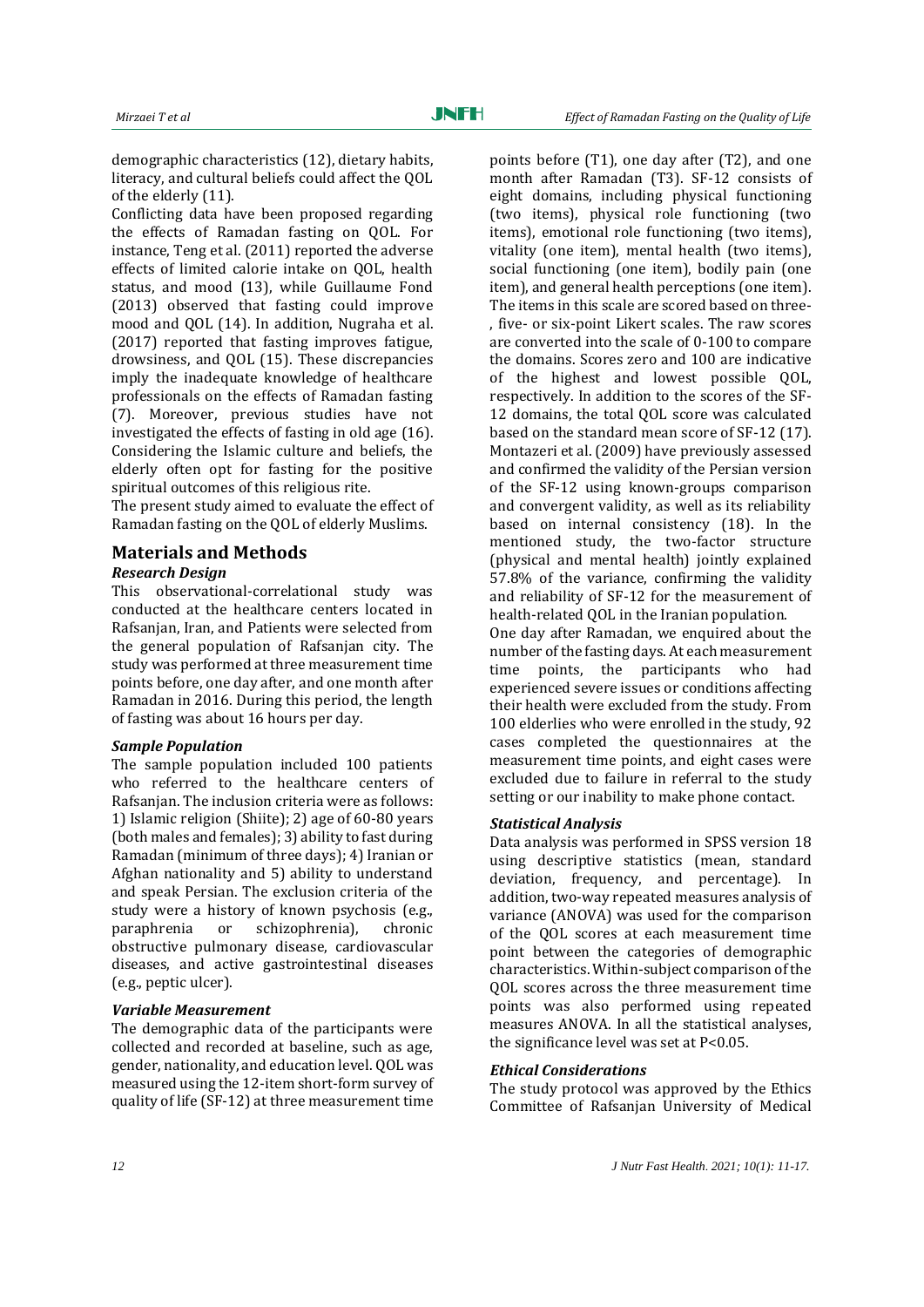JNFH

Sciences (IR.RUMS.REC.1394.111), and written informed consent was obtained from the subjects prior to enrollment.

#### **Results**

In total, 92 elderly subjects participated in the study, including 33 males (35.9%) and 59 females (64.1%). The mean age of the subjects was 67.14±9.86 years. In terms of education level, the majority (n=53; 57.6%) were illiterate, seven subjects (7.6%) had primary education, 11 subjects (12%) had secondary education, 13 (14.1%) had a high school diploma, and seven (8.7%) had an academic degree. In addition, 52 participants (56.5%) were Iranian, and 40 (43.5%) were Afghan. The majority of the participants (62%) had fasted 5-30 times before, while the others had not experienced fasting.

Table 1. Comparing elderly people's QOL at the three measurement time points in different categories of their demographic characteristics

| <b>Variables</b>          | <b>Time points</b> | <b>Categories</b> | Mean±SD                                  | *P value                       |
|---------------------------|--------------------|-------------------|------------------------------------------|--------------------------------|
|                           | Before             | Female            | $41.46 \pm 17.17$                        |                                |
|                           |                    | Male              | 42.50 15.54                              | Measurement time points: P     |
| Gender                    | Immediately after  | Female            | $46.90 \pm 20.08$                        | value < 0.0001                 |
|                           |                    | Male              | $47.98 \pm 16.12$                        |                                |
|                           | One month after    | Female            | $46.81 \pm 22.86$                        | Gender: P value = $0.877$      |
|                           |                    | Male              | $46.81 \pm 18.45$                        |                                |
|                           | Before             | Iranian           | 49.65±14.92                              | Measurement time points: P     |
|                           |                    | Afghan            | $38.40 \pm 16.11$                        | value $< 0.0001$               |
| <b>Nationality</b>        | Immediately after  | Iranian           | $53.80 \pm 15.76$                        |                                |
|                           |                    | Afghan            | $44.42 \pm 19.22$                        |                                |
|                           | One month after    | Iranian           | 55.51±16.33                              | Nationality: $P$ value = 0.018 |
|                           |                    | Afghan            | $42.98 \pm 22.14$                        |                                |
|                           | Yes<br>Before      | $47.02 \pm 14.15$ | Measurement time points: P               |                                |
|                           |                    | N <sub>o</sub>    | $39.40 \pm 17.09$                        | value < 0.0001                 |
| <b>Ramadan Fasting</b>    | Immediately after  | Yes               | 50.76±17.06                              |                                |
|                           |                    | N <sub>0</sub>    | 45.66±19.29                              |                                |
|                           | One month after    | Yes               | $51.53 \pm 16.79$                        | Fasting: $P$ value = 0.159     |
|                           |                    | N <sub>o</sub>    | $44.59 \pm 22.85$                        |                                |
|                           |                    | Illiterate        | $38.81 \pm 17.00$                        |                                |
|                           |                    | Primary           | $47.08 \pm 15.82$                        |                                |
|                           | Before             | Secondary         | $45.31 \pm 14.82$                        |                                |
|                           |                    | Diploma           | $55.55 \pm 11.79$                        |                                |
|                           |                    | University        | $46.66 \pm 0.000$                        | Measurement time points: P     |
|                           |                    | Illiterate        | $44.71 \pm$<br>19.94<br>value $< 0.0001$ |                                |
|                           |                    | Primary           | $57.50 \pm 22.02$                        |                                |
| <b>Educational Status</b> | Immediately after  | Secondary         | $48.75 \pm 15.74$                        |                                |
|                           |                    | Diploma           | $62.50 \pm 13.22$                        | Educational status: P value =  |
|                           |                    | University        | $\pm$ 0.000<br>46.88                     | 0.347                          |
|                           | One month after    | Illiterate        | $43.19 \pm 22.03$                        |                                |
|                           |                    | Primary           | 65.13<br>± 31.07                         |                                |
|                           |                    | Secondary         | $49.27 \pm 17.75$                        |                                |
|                           |                    | Diploma           | $63.88 \pm 19.15$                        |                                |
|                           |                    | University        | $57.08 \pm 0.00$                         |                                |
| a ma                      |                    | 1.1101            |                                          |                                |

\* The two-way repeated measures analysis of variance (ANOVA)

According to the statistical analysis, the mean QOL score of the Iranian participants had a significant difference with the mean score of the Afghan participants (P=0.018). In addition, significant differences were observed between the three measurement time points regarding the mean score of QOL with the demographic characteristics of the subjects (P<0.0001) (Table 1).

The results of repeated measures ANOVA indicated significant differences between the three measurement time points regarding the

mean scores of physical functioning, physical role functioning, emotional role functioning, mental health, general health perceptions, and the total score of QOL (P<0.05) (Table 2).

#### **Discussion**

In the current research, the QOL of the elderly increased one day after Ramadan compared to before Ramadan. Compared to before and one day after Ramadan, the QOL of the subjects was higher and lower at T3 (i.e., one month after Ramadan), respectively. This is inconsistent with the findings of Dube (2014), who evaluated the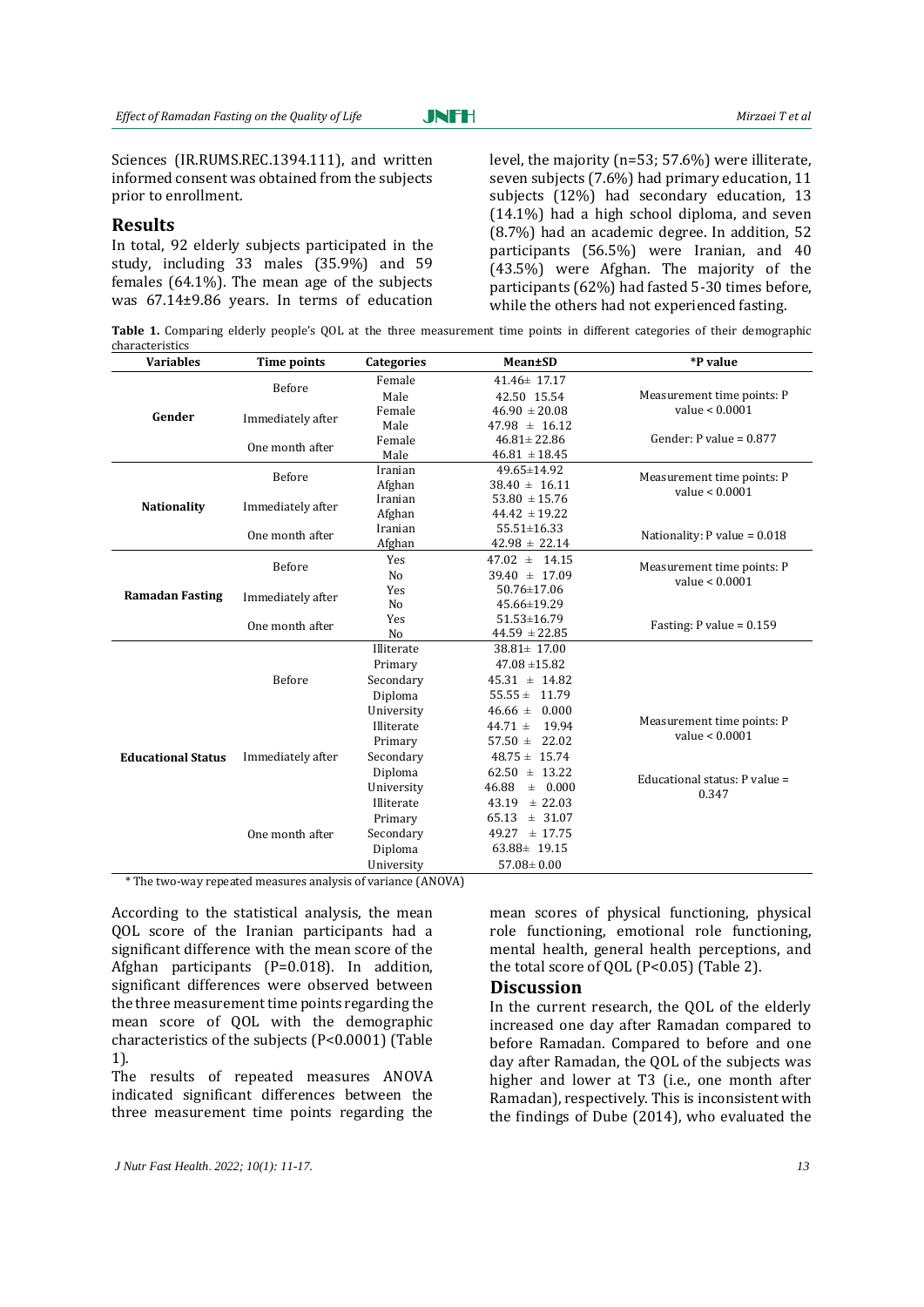correlation between the religious attitude and QOL of elderly individuals, reporting an inverse correlation between the variables [\(19\)](#page-5-16). The discrepancy could be because in the study by<br>Table 2. Comparing the mean scenes of different domains of Dube, subjects with a lower economic status had better religious attitudes.

| <b>Domains</b>                    | Time points       | <b>Mean±SD</b>     | *P value |
|-----------------------------------|-------------------|--------------------|----------|
|                                   | <b>Before</b>     | 34.82±22.96        |          |
| <b>Physical functioning</b>       | Immediately after | $47.91 \pm 34.75$  | 0.0001   |
|                                   | One month after   | $44.94 \pm 35.30$  |          |
|                                   | Before            | $42.46 \pm 24.45$  |          |
| <b>Physical role functioning</b>  | Immediately after | $46.38 \pm 29.25$  | 0.004    |
|                                   | One month after   | $40.15 \pm 31.02$  |          |
|                                   | Before            | $48.10 \pm 28.52$  |          |
| <b>Emotional role functioning</b> | Immediately after | $55.85 \pm 22.27$  | 0.001    |
|                                   | One month after   | 48.89±29.43        |          |
|                                   | <b>Before</b>     | $25.91 \pm 23.71$  |          |
| <b>Vitality</b>                   | Immediately after | $29.26 \pm 23.17$  | 0.06     |
|                                   | One month after   | $28.35 \pm 23.49$  |          |
|                                   | Before            | $47.32 \pm 24.31$  |          |
| <b>Mental status</b>              | Immediately after | 48.80±23.81        | 0.003    |
|                                   | One month after   | $51.93 \pm 23.24$  |          |
|                                   | Before            | $47.91 \pm 28.04$  |          |
| <b>Social functioning</b>         | Immediately after | $47.32 \pm 26.89$  | 0.767    |
|                                   | One month after   | $48.21 \pm 24.78$  |          |
|                                   | Before            | $58.75 \pm 22.35$  |          |
| <b>Bodily pain</b>                | Immediately after | $58.25 \pm 21.86$  | 0.819    |
|                                   | One month after   | $58.25 \pm 20.91$  |          |
|                                   | <b>Before</b>     | $19.76 \pm 24.28$  |          |
| <b>General health perceptions</b> | Immediately after | $33.43 \pm 22.88$  | 0.0001   |
|                                   | One month after   | $35.17 \pm 23.75$  |          |
|                                   | <b>Before</b>     | $41.84 \pm 16.50$  |          |
| <b>Total SF-12 score</b>          | Immediately after | $47.29 \pm 18.64$  | 0.0001   |
|                                   | One month after   | $46.81 \pm 21.242$ |          |

Gender has been reported to be a determinant of QOL [\(20\)](#page-5-17). According to a study conducted in Iran, women had lower QOL compared to men [\(21\)](#page-5-18). Consistently, our findings indicated that the QOL of the female participants was lower compared to the males at the three measurement time points although the differences were not considered significant. On the other hand, previous studies have shown that factors such as age, gender, education level, and diseases may significantly contribute to the QOL of the elderly [\(22,](#page-5-19) [23\)](#page-5-20). Lee Kyung Hee et al. (2020) also reported that the QOL scores of men were significantly higher compared to the scores of women [\(24\)](#page-5-21).

According to our findings, the Iranian participants had higher QOL compared to their Afghan counterparts. A similar study indicated that Afghan immigrants had limited access to social services, modest income, and poor residential status in Iran, and elderly Afghans had to work hard due to these problems [\(25\)](#page-5-22). Evidently, our findings did not undermine the effects of Ramadan fasting on the QOL of the

Afghan participant, and the obtained results in this regard could be attributed to the better living conditions of Iranians compared to Afghan immigrants.

Before Ramadan, the QOL of the participants who could successfully keep their fast was higher compared to those who did not fast in the present study. This could be due to the fact that the elderly who kept fasting had more profound religious beliefs. In this regard, previous findings have indicated that the power resulting from religious beliefs could positively influence health and wellbeing [\(26\)](#page-5-23), and spiritual wellbeing could improve QOL [\(27\)](#page-5-24).

An interesting finding of the present study was that Ramadan fasting had similar effects on the QOL of the elderly who kept fasting and those who did not fast. In other words, the QOL of these groups did not differ significantly. This is consistent with the results obtained by Nugraha (2017), who evaluated the impact of fasting on mood, fatigue, and health-related QOL in nonfasting and fasting groups and reported no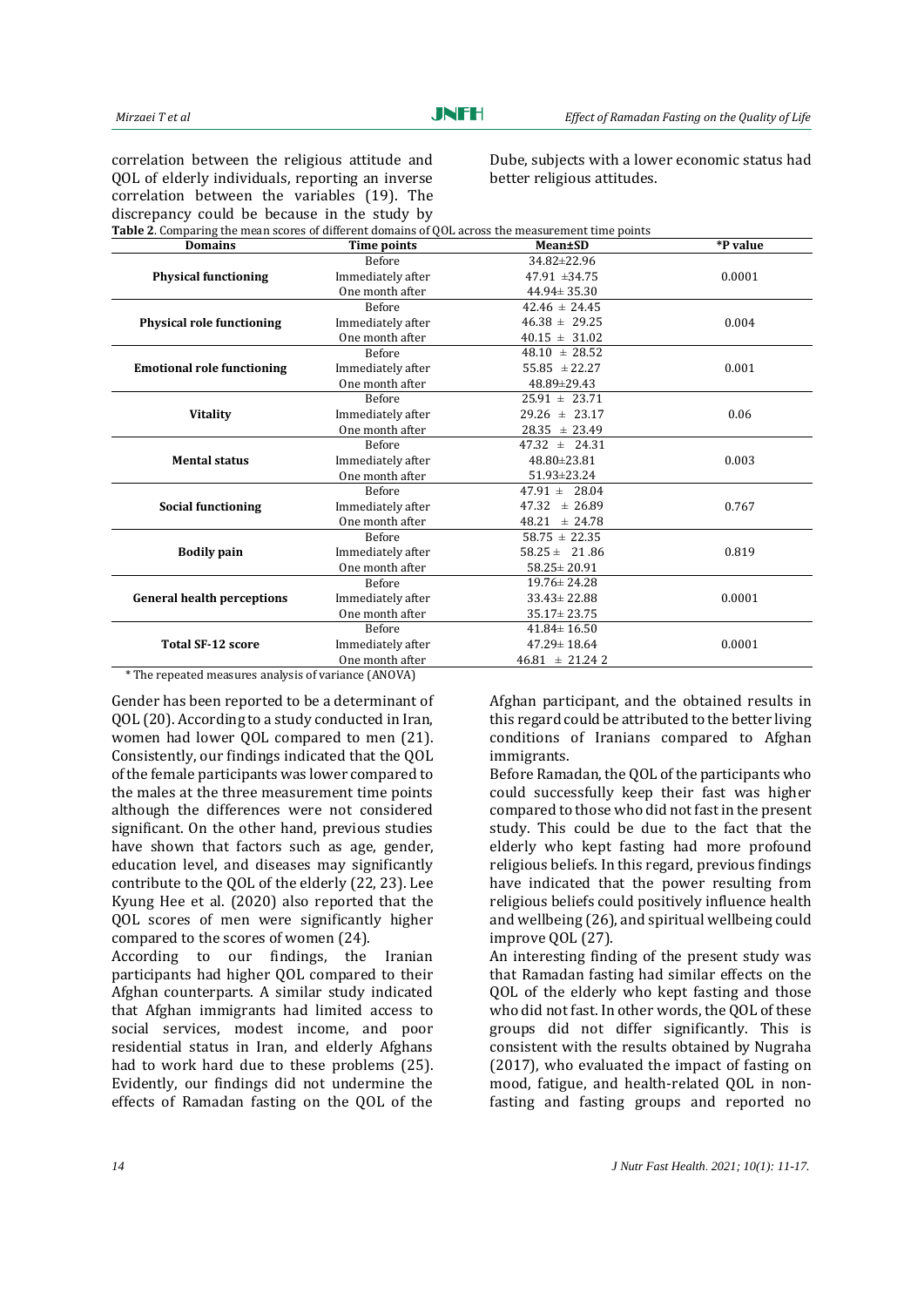significant differences in these variables between the study groups [\(15\)](#page-5-12). Therefore, it could be inferred that the spiritual atmosphere of Ramadan affects even the individuals who do not fast. Previous studies have indicated that the social climate of all Islamic communities becomes more spiritual during the holy month of Ramadan, and performing religious duties (e.g., abstaining from immoral acts, soul purification) affects the mental health of the community members [\(28\)](#page-5-25).

According to the literature, the mean QOL score of 50±10 is considered as the accepted norm for the elderly population [\(29\)](#page-5-26). However, the QOL of our participants was lower than the QOL score reported by the previous study [\(11\)](#page-5-8). Other studies have also indicated that the QOL of the elderly is often below the norm, and immediate interventions are required to improve their QOL [\(30\)](#page-5-27). Several sociodemographic factors may affect the QOL of the elderly, such as education level, income status, nutritional status, government support, living condition, access to welfare facilities, personality, beliefs, shortages, failures, and former experiences [\(12\)](#page-5-9).

With the exception of the social functioning and physical pain domains, the mean scores of the other domains of QOL differed significantly across the three measurement time points in the present study. Although the QOL of the participants one month after Ramadan was slightly lower compared to one day after Ramadan, the value remained higher than the baseline QOL. Moreover, the score of the physical functioning domain was higher than the mental health. These findings could be due to the fact that despite the significant correlation between age and the prevalence of chronic diseases [\(31\)](#page-5-28), high-quality healthcare services could decrease physical problems in the elderly and increase their coping abilities [\(29,](#page-5-26) [32\)](#page-5-29). Consequently, our participants experienced fewer physical functioning problems as opposed to mental problems. Inconsistently, previous studies have indicated that the score of mental health was higher than physical functioning [\(11,](#page-5-8) [32\)](#page-5-29), which could be attributed to the better social status and greater respect for the elderly in their families in the past [\(33,](#page-5-30) [34\)](#page-6-0). Notably, the elderlies who experience loneliness and isolation less tend to have higher QOL [\(35\)](#page-6-1). Our findings in this regard could be due to the inadequate family support of

the elderly, which might have intensified their sense of isolation and loneliness [\(36\)](#page-6-2).

Although the effects of Ramadan fasting on the vitality domain of QOL were rather long-lasting, the score of this domain was significantly lower than the other domains of QOL, denoting the need for immediate interventions in this regard. Furthermore, the relatively low score of the vitality domain could be due to difference in life priorities at different ages. For instance, while the youth mostly value vitality, happiness, work, and income, the elderly may prioritize their health status [\(37\)](#page-6-3). However, lack of recreational facilities for the elderly, as well as their loneliness, might undermine the mental health of these individuals and decrease their vitality. Previous findings in this regard have indicated that due to the significant correlation between the mental health and QOL of the elderly [\(38\)](#page-6-4), more constructive interventions are essential to the improvement of their QOL [\(39,](#page-6-5) [40\)](#page-6-6).

The strengths of our study were the use of real world data and a population-based design, and the main limitation was not recording the dietary habits and physical activity of the subjects, which should be addressed in the further investigations in this regard.

## **Conclusion**

This study aimed to evaluate the effects of Ramadan fasting on the QOL of elderly Muslims. According to the results, fasting was associated with improved QOL in the elderly Muslims.

### **Acknowledgements**

Hereby, we extend our gratitude to the Geriatric Care Research Center and the Vice Chancellery for Research and Technology of Rafsanjan University of Medical Sciences for the financial support of this study. We would also like to thank the participants for assisting us in this research project.

# **Conflicts of Interest**

None declared.

#### **References**

<span id="page-4-0"></span>1. Alkandari J, Ramadan Maughan RJ, Roky R, Aziz AR, Karli U. The implications of Ramadan fasting for human health and well-being. J Sports Sci. 2012;30(sup1):S9-19.

<span id="page-4-1"></span>2. Amin MEK, Abdelmageed A. Clinicians' Perspectives on caring for muslim patients considering fasting during Ramadan. J Relig Health. 2020;59(3):1370-87.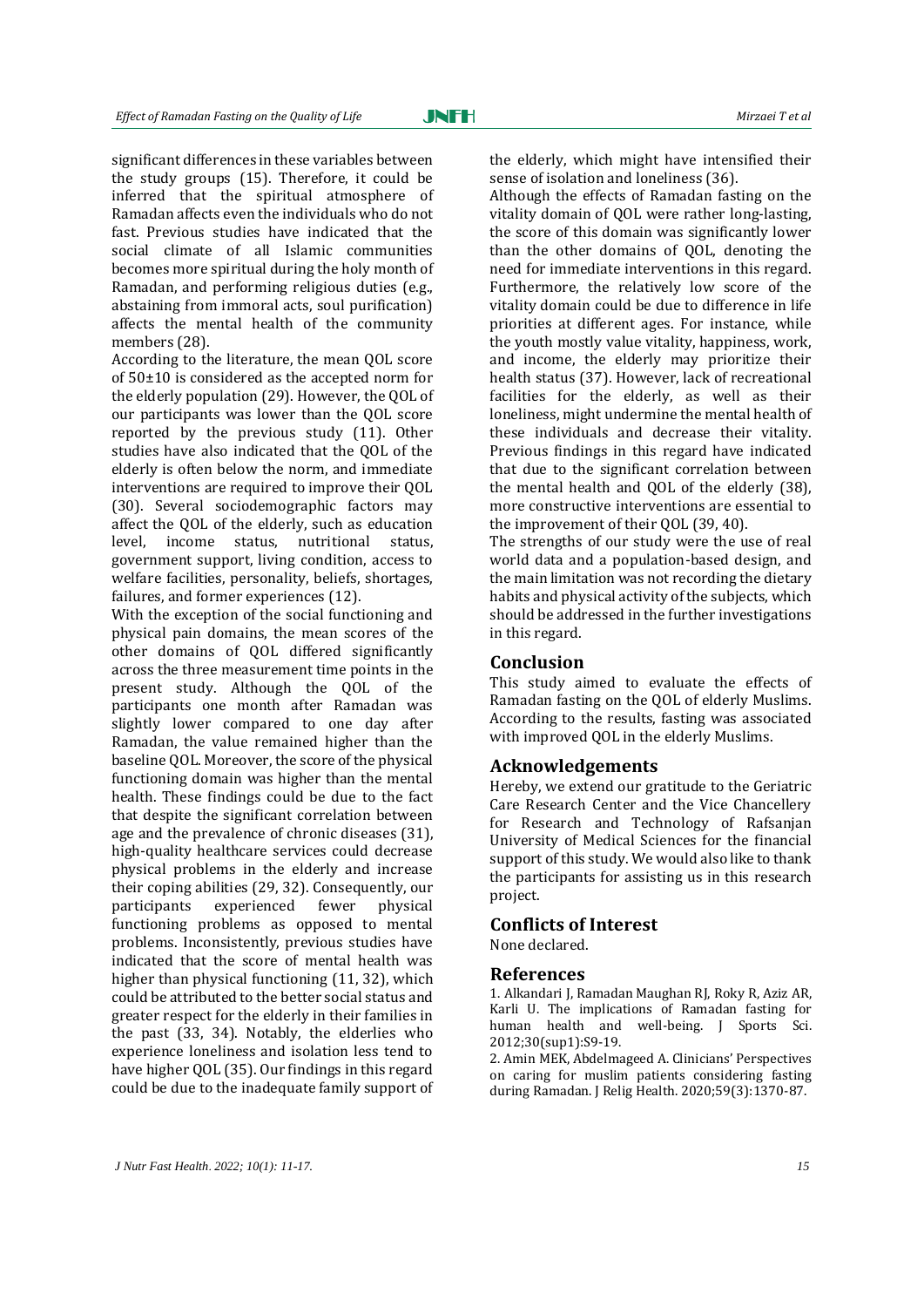<span id="page-5-0"></span>3. Habib A, Connor MJ, Boxall NE, Lamb BW, Miah S. Improving quality of life for Muslim patients requiring a stoma: A critical review of theological and psychosocial issues. Surg Pract. 2020;24(1):29-36.

<span id="page-5-1"></span>4. Hazafa A, Rehman KU, Jabeen Z. The health impacts of Ramadan fasting. J Nutr Fast Health. 2019;7(3):116- 20.

<span id="page-5-2"></span>5. Kaushal K, Raina S. " Risk approach strategy" in diabetics on fasting-evidence base through narrative review with a special focus on Ramadan fasting. JOSH-Diabetes. 2015;3(1):11.

<span id="page-5-3"></span>6. Amin ME, Chewning B. Predicting pharmacists' adjustment of medication regimens in Ramadan using the Theory of Planned Behavior. Res Social Adm Pharm. 2015;11(1):e1-15.

<span id="page-5-4"></span>7. Pathy R, Mills KE, Gazeley S, Ridgley A, Kiran T. Health is a spiritual thing: perspectives of health care professionals and female Somali and Bangladeshi women on the health impacts of fasting during Ramadan. Ethn Health. 2010;16(1):43-56.

<span id="page-5-5"></span>8. Mazidi M, Rezaie P, Karimi E, Nematy M. Effects of Ramadan Fasting on Lipid Profile: A Narrative Review. J Nutr Fast Health. 2014;2(2):57-61.

<span id="page-5-6"></span>9. Abolaban H, Al-Moujahed A. Muslim patients in Ramadan: a review for primary care physicians. Avicenna J Clin Med. 2017;7(3):81.

<span id="page-5-7"></span>10. Azzoug S, Mahgoun S, Chentli F. Diabetes mellitus and Ramadan in elderly patients. J Pak Med Assoc. 2015;65(5 Suppl 1):S33-6.

<span id="page-5-8"></span>11. Agha nouri A, Mahmoudi M, Salehi H, Jafarian K. Quality of life in the elderly people covered by health centers in the urban areas of Markazi Province, Iran. Salmand. 2012;6(4):20-9.

<span id="page-5-9"></span>12. Kazemi N, Sajjadi H, Bahrami G. Quality of life in iranian elderly. Salmand. 2019;13(Special Issue):518- 33.

<span id="page-5-10"></span>13. Teng NIMF, Shahar S, Manaf ZA, Das SK, Taha CSC, Ngah WZW. Efficacy of fasting calorie restriction on quality of life among aging men. Physiol Behav. 2011;104(5):1059-64.

<span id="page-5-11"></span>14. Fond G, Macgregor A, Leboyer M, Michalsen A. Fasting in mood disorders: neurobiology and effectiveness. A review of the literature. Psychiatry Res. 2013;209(3):253-8.

<span id="page-5-12"></span>15. Nugraha B, Ghashang SK, Hamdan I, Gutenbrunner C. Effect of Ramadan fasting on fatigue, mood, sleepiness, and health-related quality of life of healthy young men in summer time in Germany: A prospective controlled study. Appetite. 2017;111:38-45.

<span id="page-5-13"></span>16. Altuntas YE, Gezen FC, Sahoniz T, Kement M, Aydin H, Sahin F, et al. Ramadan fasting in patients with a stoma: a prospective study of quality of life and nutritional status. Ostomy Wound Manage. 2013;59(5):26-32.

<span id="page-5-14"></span>17. Bowling A, Windsor J. Discriminative power of the health status questionnaire 12 in relation to age, sex, and longstanding illness: findings from a survey of households in Great Britain. J Epidemiol Community Health. 1997;51(5):564-73.

<span id="page-5-15"></span>18. Montazeri A, Vahdaninia M, Mousavi SJ, Omidvari S. The Iranian version of 12-item Short Form Health Survey (SF-12): factor structure, internal consistency and construct validity. BMC public health. 2009;9(1):341.

<span id="page-5-16"></span>19. Dube S. Religious Attitude and Quality of Life among Rural Ageing Adults. 2014.

<span id="page-5-17"></span>20. Yu T, Enkh-Amgalan N, Zorigt G, Hsu Y-J, Chen H-J, Yang H-Y. Gender differences and burden of chronic conditions: impact on quality of life among the elderly in Taiwan. Aging Clin Exp Res. 2019;31(11):1625-33.

<span id="page-5-18"></span>21. Heydari J, Rouhani S, Mohammadpour RA. Aging populations' quality of life: An emerging priority for public health system in Iran. Life Sci J. 2012;9(4):1304- 9.

<span id="page-5-19"></span>22. Gobbens RJ, Remmen R. The effects of sociodemographic factors on quality of life among people aged 50 years or older are not unequivocal: comparing SF-12, WHOQOL-BREF, and WHOQOL-OLD. Clinical interventions in aging. 2019;14:231.

<span id="page-5-20"></span>23. Su S-W, Wang D. Health-related quality of life and related factors among elderly persons under different aged care models in Guangzhou, China: a crosssectional study. Qual Life Res. 2019;28(5):1293-303.

<span id="page-5-21"></span>24. Lee KH, Xu H, Wu B. Gender differences in quality of life among community-dwelling older adults in lowand middle-income countries: results from the Study on global AGEing and adult health (SAGE). BMC Public Health. 2020;20(1):114.

<span id="page-5-22"></span>25. Takbiri A, Takian A, Foroushani AR, Jaafaripooyan E. The challenges of providing primary health care to Afghan immigrants in Tehran: a key global human right issue. Int J Hum Rights Healthc. 2020.

<span id="page-5-23"></span>26. Kapri A, Kathpalia J. Impact of spirituality on wellbeing of old aged people. Indian Journal of Health and Wellbeing. 2019;10(4-6):129-31.

<span id="page-5-24"></span>27. Hannan M, Hidayat S. Spiritual Status Related to Life Quality Of Elderly. Wiraraja Medika: Jurnal Kesehatan. 2020;10(2):6-12.

<span id="page-5-25"></span>28. Nasiri M, Lotfi A. Effect of Fasting on Spiritual Health, Mental Health, and Control of Aggression. J Nutr Fast Health. 2020;8(3):169-75.

<span id="page-5-26"></span>29. Nejati V, Ahmadi K, Sharifian M, Shoaee F. Comparing quality of life dimension in different age decades: prediction for aging. J Fasa Univ Med Sci. 2012;1(4):227-32.

<span id="page-5-27"></span>30. Farhadi A, Foroughan M, Mohammadi F. The Quality of Life Among Rural Elderlies; A Crosssectional Study. Salmand. 2011;6(2):0-0.

<span id="page-5-28"></span>31. Maghsoudi A. The study of prevalence of chronic diseases and its association with quality of life in the elderly of Ewaz (South of Fars province), 2014. Navid No. 2016;18(61):35-42.

<span id="page-5-29"></span>32. Rouhani S, Zoleikani P. Socioeconomic status and quality of life in elderly people in rural area of Sari-Iran. Life Sci J. 2013;10(2s).

<span id="page-5-30"></span>33. George LK. Still happy after all these years: Research frontiers on subjective well-being in later life. J Gerontol B Psychol Sci Soc Sci. 2010;65(3):331-9.